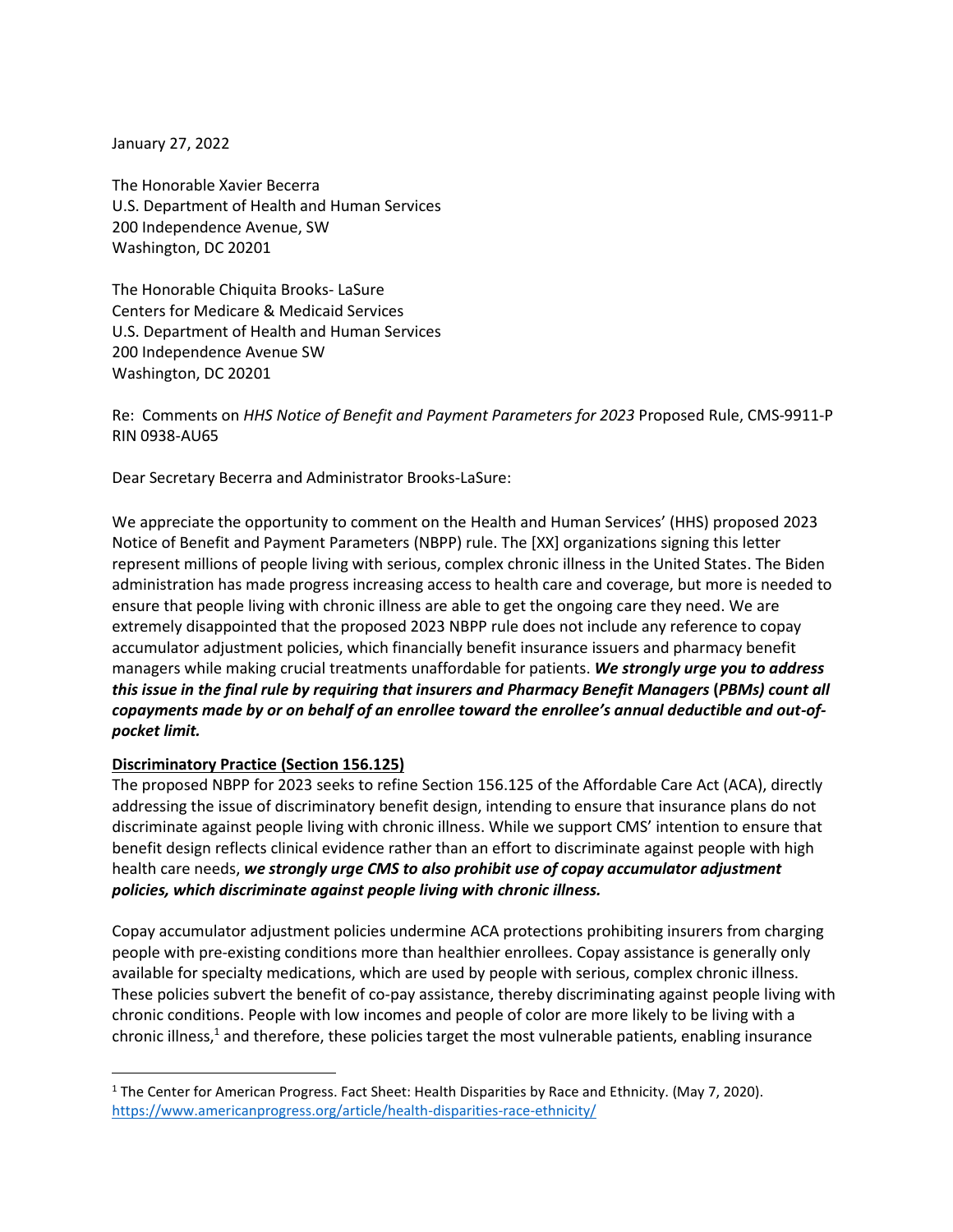issuers to engage in what amounts to "backdoor" underwriting of insurance policies for people who use specialty medications. While CMS notes that adverse tiering is discriminatory and that coverage of specialty drugs and placement of those drugs on a formulary are important factors to determine whether a plan is discriminating against people with chronic illness, copay accumulator adjustment policies put specialty drugs out of reach, even when covered.

# **Standardized Benefit Design (Section 156.201) Does Not Solve the Problem of Copay Accumulator Adjustment Policies**

We strongly support the proposal to reinstate standardized benefit plans with flat dollar copayments for specialty medications. However, we are concerned that the dollar amounts for specialty medications – while a significant improvement at every metal level over the high coinsurance amounts found in current marketplace plans - remain too high for many patients struggling to afford their medications without copay assistance. Research has shown that over 70% of patients will not fill a prescription when their copayment reaches \$250 (the amount proposed for specialty medications in gold level standard plans), and even at half that amount (\$125), 55% of patients will opt against filling a new prescription.<sup>2</sup>

The copay amounts proposed for standard plans ranges from \$150 - \$350 per fill. And because most plans charge coinsurance post-deductible (proposed at \$2,000 - \$9,100), people living with chronic illness will still face very steep out-of-pocket costs that make adhering to a treatment plan difficult, if not impossible without copay assistance. *We urge CMS to strengthen this proposal by 1) ensuring that patient copay assistance is counted toward the deductible and out-of-pocket limit; and 2) excluding all specialty drugs from the deductible to make medications more affordable to patients who utilize this category of prescription to maintain their health.*

# **Copay Assistance Helps Patients Afford Prescriptions and Stay Healthy**

Patient copay assistance is a lifeline for our patients to afford critical, life-saving medications. As insurers have shifted more and more costs to enrollees – especially those who rely on specialty medications – with higher deductibles and increasing coinsurance, many people living with chronic illness must rely on financial assistance to help cover the costs of their prescription drugs and remain adherent to their prescribed treatments. While most enrollees will never hit an out-of-pocket limit of \$9,100 (the proposed amount for 2023), people managing a chronic illness requiring specialty medications may be forced to pay this amount *every single year*, often in the first few months of the year.<sup>3,4</sup> Since most Americans do not have an extra \$9,100 after they pay their health insurance premium, rent or mortgage, food, transportation, childcare, and other basic needs, copay assistance is often the only way they can afford the medication they need, even if they have insurance.<sup>5</sup>

<sup>2</sup> IQVIA. *Medicine Use and Spending in the U.S: A review of 2018 and Outlook to 2023.* (May 9, 2019). [https://www.iqvia.com/insights/the-iqvia-institute/reports/medicine-use-and-spending-in-the-us-a-review-of-](https://www.iqvia.com/insights/the-iqvia-institute/reports/medicine-use-and-spending-in-the-us-a-review-of-2018-and-outlook-to-2023)[2018-and-outlook-to-2023](https://www.iqvia.com/insights/the-iqvia-institute/reports/medicine-use-and-spending-in-the-us-a-review-of-2018-and-outlook-to-2023)

<sup>3</sup> Center for Consumer Information and Insurance Oversight, *Affordability in the Marketplace Remains an Issue for Moderate Income Americans.* (January 2021)[. https://www.cms.gov/CCIIO/Resources/Forms-Reports-and-Other-](https://www.cms.gov/CCIIO/Resources/Forms-Reports-and-Other-Resources/Downloads/Impact-Premium-Affordability.pdf)[Resources/Downloads/Impact-Premium-Affordability.pdf](https://www.cms.gov/CCIIO/Resources/Forms-Reports-and-Other-Resources/Downloads/Impact-Premium-Affordability.pdf)

<sup>4</sup> K. Hempstead. *Marketplace Pulse: Cost-Sharing in the Marketplace, 2021*. Robert Wood Johnson Foundation, (June 28, 2021), https://www.rwjf.org/en/library/research/2021/06/marketplace-pulse-cost-sharing-in-themarketplace-2021.html

<sup>5</sup> Board of Governors of the Federal Reserve System, *Report on the Economic Well-Being of US Households in 2019- May 2020.* [https://www.federalreserve.gov/publications/2020-economic-well-being-of-us-households-in-2019](https://www.federalreserve.gov/publications/2020-economic-well-being-of-us-households-in-2019-overall-economic-well-being-in-2019.htm) [overall-economic-well-being-in-2019.htm](https://www.federalreserve.gov/publications/2020-economic-well-being-of-us-households-in-2019-overall-economic-well-being-in-2019.htm)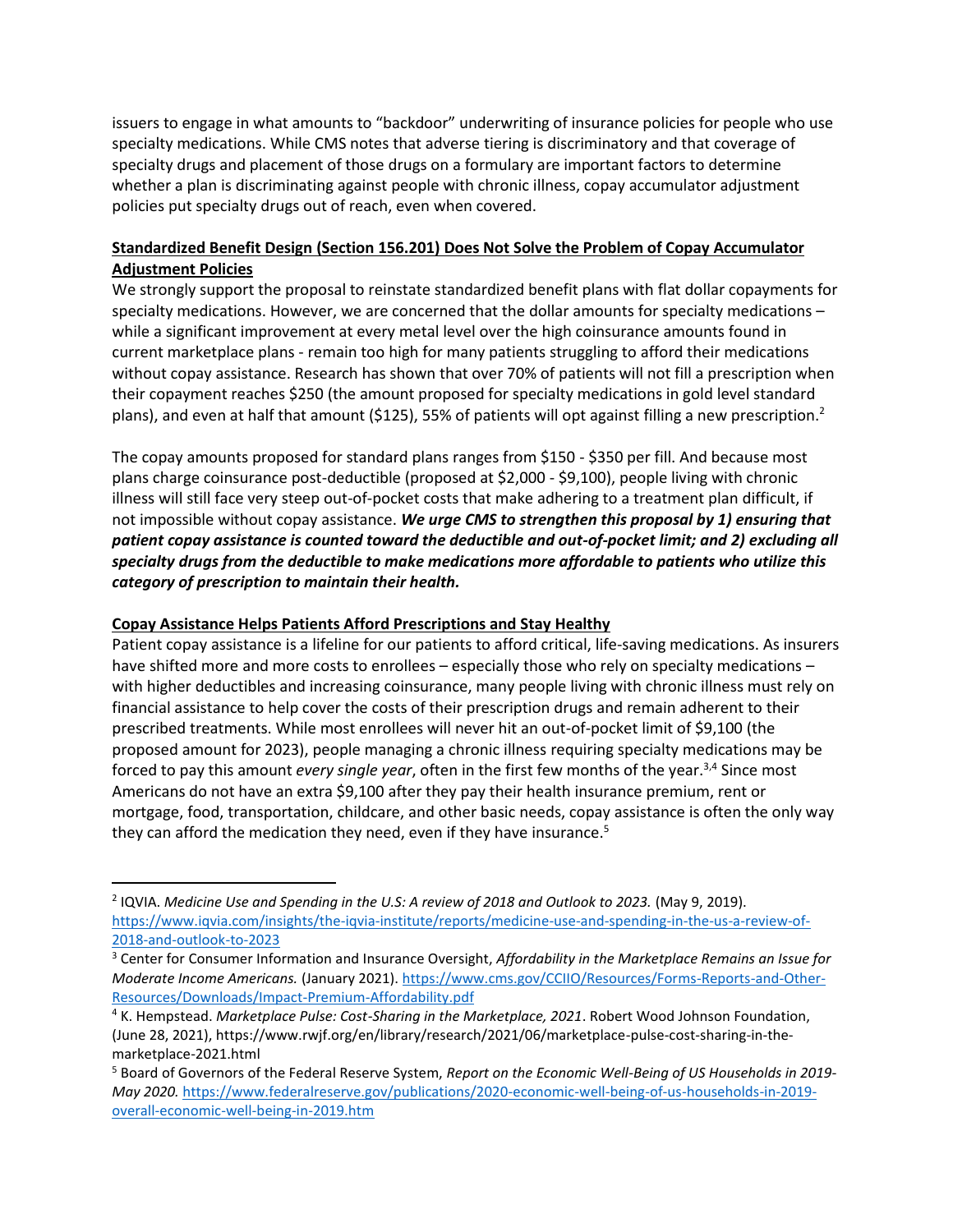Some descriptions liken copay assistance to a coupon or a discount for prescription drugs. However, it is important to note that unlike a coupon or discount, copay assistance does not reduce the amount that enrollees are charged by their insurance plan for a prescription drug; rather, it is a source of financial aid to help patients pay the cost-sharing their insurance plan requires to fill their prescription. And unlike other large out-of-pocket costs for covered services, cost-sharing for a prescription drug must be paid in full for a person to receive the product, rather than being billed afterwards. This poses an insurmountable financial barrier for many patients with devastating potential consequences.

As noted above, extensive research documents that high out-of-pocket costs are associated with prescription abandonment – over 70% of new patients will walk away from a prescription when faced with a copayment of \$250 or more.<sup>6</sup> For patients with a serious condition like HIV, multiple sclerosis, cancer, epilepsy, or hemophilia, delaying or forgoing treatment may result in severe deterioration of their condition, permanent disability or even death. Copay assistance helps patients remain adherent to prescribed treatment, improving or maintaining their health.

Helping patients to remain adherent to medications and treatment regimens lowers costs to the overall healthcare system as well. A recent study found that increasing use of utilization management policies costs healthcare stakeholders \$93 billion annually, with patients bearing the brunt through increased cost-sharing.<sup>7</sup> Any economic benefits gained by implementing obstructive policies, including copay accumulator adjustment policies, come at the cost of patients' health.<sup>8</sup>

#### **"Double-Dipping" by Insurers using Copay Accumulator Adjustment Policies**

In addition to the harm caused to patients by copay accumulator adjustment policies, these policies subvert the patient protections of the ACA by allowing insurers and PBMs to overcharge enrollees who use copay assistance. The ACA established annual out-of-pocket limits for covered health care services. When enrollees hit the out-of-pocket limit, insurance issuers must fully cover any further health care costs incurred. By not counting copay assistance cost-sharing amounts used to pay for covered services toward annual deductibles and out-of-pocket limits, insurers are able to keep the cost-sharing paid by enrollees, while avoiding assuming responsibility for costs above the out-of-pocket limit. This reduces the overall value of insurance for enrollees with chronic illness and exposes them to ongoing charges for their prescription drugs as well as any other health care they may need during the year.

In other rulemaking, CMS has acknowledged that insurers using copay accumulator adjustment policies are benefiting financially from those payments, subverting the intended benefit to the enrollee. Nonetheless, CMS' position puts the onus on the manufacturer to find new ways to ensure that any

<sup>&</sup>lt;sup>6</sup> IQVIA. *[Medicine Use and Spending](https://www.iqvia.com/-/media/iqvia/pdfs/institute-reports/medicine-use-and-spending-in-the-us---a-review-of-2018-outlook-to-2023.pdf?_=1579103872016) in the US: A Review of 2018 and Outlook to 2023.* (May 2019.) *Medicine Use and Spending* [in the US; A Review of 2018 outlook to 2023.](https://www.iqvia.com/-/media/iqvia/pdfs/institute-reports/medicine-use-and-spending-in-the-us---a-review-of-2018-outlook-to-2023.pdf?_=1579103872016) A recent patient experience survey showed that of respondents taking prescription medicines with a high-deductible health plan, 52% report one or more episodes of non-adherence in the past year (Patient Experience Survey [https://phrma.org/-/media/Project/PhRMA/PhRMA-Org/PhRMA-Org/PDF/P-R/PES-](https://phrma.org/-/media/Project/PhRMA/PhRMA-Org/PhRMA-Org/PDF/P-R/PES-Report_100621_Final.pdf)Report 100621 Final.pdf).

<sup>7</sup> R, King. *Study: Drug utilization costs health industry \$93B a year, with patients bearing most of the cost.* Fierce Healthcare. (August, 4, 2021). [https://www.fiercehealthcare.com/payer/study-drug-utilization-costs-health](https://www.fiercehealthcare.com/payer/study-drug-utilization-costs-health-industry-93b-a-year-patients-bearing-most-cost)[industry-93b-a-year-patients-bearing-most-cost](https://www.fiercehealthcare.com/payer/study-drug-utilization-costs-health-industry-93b-a-year-patients-bearing-most-cost)

<sup>8</sup> R.I. Carlton, T. Bramley, B Nightengale, T. Conner, C Zacker. *Review of Outcomes Associated with Formulary Restrictions: Focus on Step Therapy.* (American Journal of Pharmacy Benefits.) (January, 2010). <https://www.aspconline.org/wp-content/uploads/2021/08/Review-of-Outcomes-Associated-With-Formulary.pdf>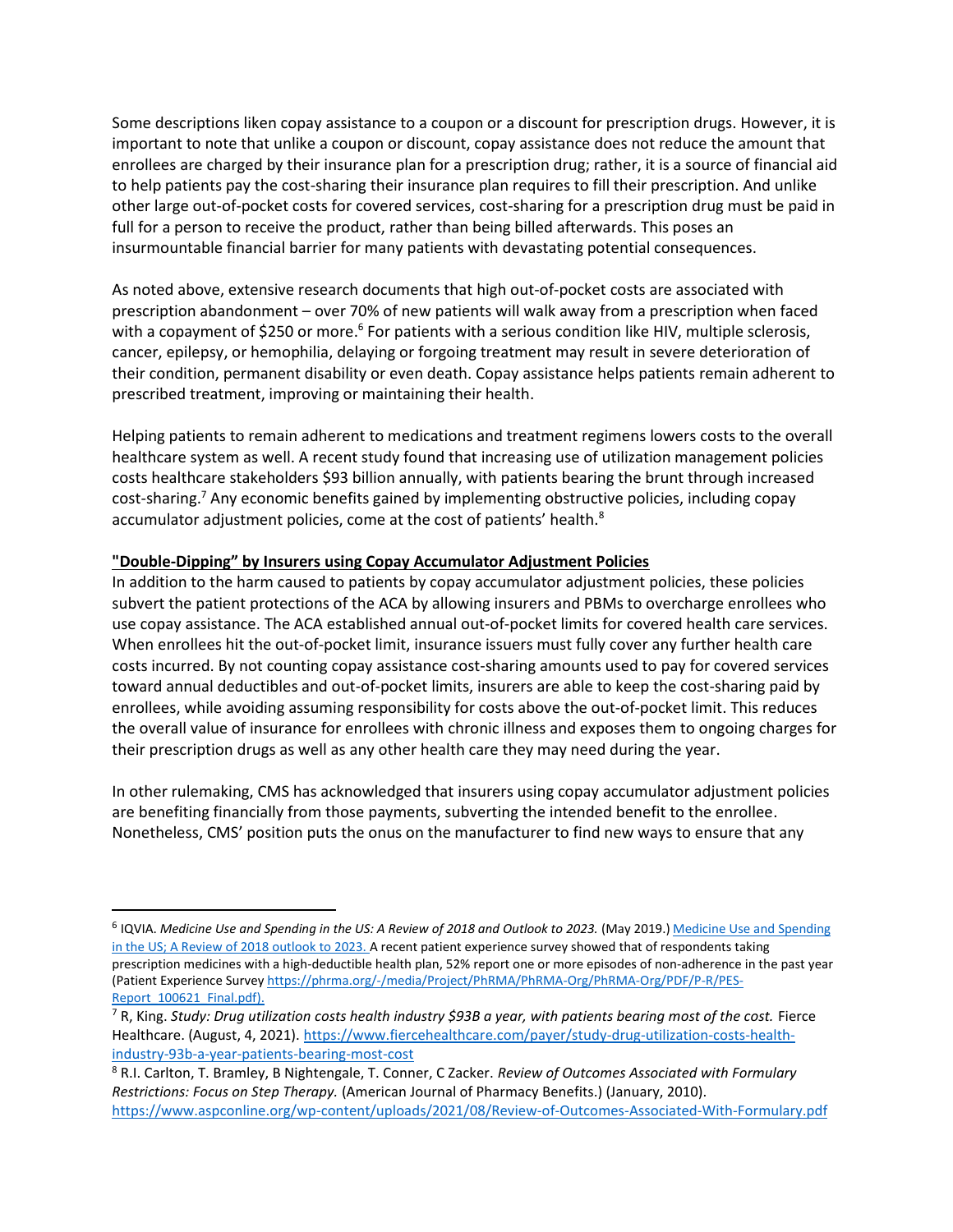benefit from copay assistance provided is accrued to the enrollee, or face penalties.<sup>9</sup> The simplest way to address this concern, however, would be for CMS to restrict the use of copay accumulator adjustment policies, as it did in the 2020 NBPP, ensuring that enrollees get the full benefit of copay assistance intended for them.

# **Reinstating HHS' Original Position on Copay Assistance**

This issue has been addressed by CMS in previous iterations of the NBPP. In the 2020 NBPP, CMS restricted use of copay accumulator adjustment policies, allowing them only in cases where an enrollee used manufacturer copay assistance for a brand drug when a medically-equivalent generic is available. However, HHS reversed course in the 2021 NBPP, allowing issuers to disregard any and all manufacturer copay assistance when determining whether an enrollee has met their annual deductible and/or out-ofpocket limit. This reversal of policy position has put our patients in a precarious position as they make difficult decisions about paying for medicines and paying for other necessities like groceries and rent.

HHS justified the policy reversal as necessary to protect access to tax benefits for people who use Health Savings Accounts (HSAs) with a High Deductible Health Plan (HDHP). A complete reversal of HHS' policy was not needed to protect HSA tax benefits. The IRS has since clarified that its only concern is related to the use of copay assistance to meet the minimum deductible to qualify as an HDHP (\$1,400 for an individual or \$2,800 for a family).<sup>10</sup> The use of copay assistance for amounts over the minimum deductible does not conflict with its policy related to HSA-eligibility. In its 2020 policy, HHS had already described certain conditions under which it would allow issuers to apply copay accumulator adjustment policies; rather than reverse its policy completely, HHS should have simply allowed plans to implement these policies up to the minimum deductible for enrollees in HSA-eligible plans.

We urge HHS to reconsider its policy allowing insurers and PBMs to adopt copay accumulator adjustment programs. A recent review of 2020 and 2021 marketplace plans reveals that copay accumulator adjustment programs have proliferated in the past two years.<sup>11</sup> These policies disproportionately impact patients with chronic illness, jeopardizing their access to needed care and prescription drugs. We urge HHS to require issuers and pharmacy benefit managers to count patient copay assistance toward a beneficiary's out-of-pocket costs, putting patients' health first.

We appreciate HHS officials and CMS leaders considering the critical needs of our patient community. Please feel free to reach out to Rachel Klein, Deputy Executive Director, The AIDS Institute at rklein@taimail.org should you have any questions. Thank you very much for your consideration of our comments.

Sincerely,

<sup>9</sup> US Department of Health & Human Services. Establishing Minimum Standards in Medicaid State Drug Utilization Review and Supporting Value-Based Purchasing for Drugs Covered in Medicaid, Revising Medicaid Drug Rebate and Third- Party Liability Requirements[. https://www.cms.gov/newsroom/fact-sheets/establishing-minimum](https://www.cms.gov/newsroom/fact-sheets/establishing-minimum-standards-medicaid-state-drug-utilization-review-dur-and-supporting-value-based-0)[standards-medicaid-state-drug-utilization-review-dur-and-supporting-value-based-0](https://www.cms.gov/newsroom/fact-sheets/establishing-minimum-standards-medicaid-state-drug-utilization-review-dur-and-supporting-value-based-0)

<sup>&</sup>lt;sup>10</sup> IRS. Notice 2004-50. Health Savings Accounts – Additional Qs & As. (Revised August 9, 2004). <https://www.irs.gov/pub/irs-drop/n-04-50.pdf>

<sup>11</sup> Stephanie Hengst. The AIDS Institute. *Copay Accumulator Adjustment Programs: Putting Insurance Company Profits Over Patients*. June 2020.

http://www.theaidsinstitute.org/sites/default/files/attachments/AI\_CoPay\_Accumulator\_Adjustment\_Brochure [w%20Appendix\\_FINAL.pdf](http://www.theaidsinstitute.org/sites/default/files/attachments/AI_CoPay_Accumulator_Adjustment_Brochure_w%20Appendix_FINAL.pdf)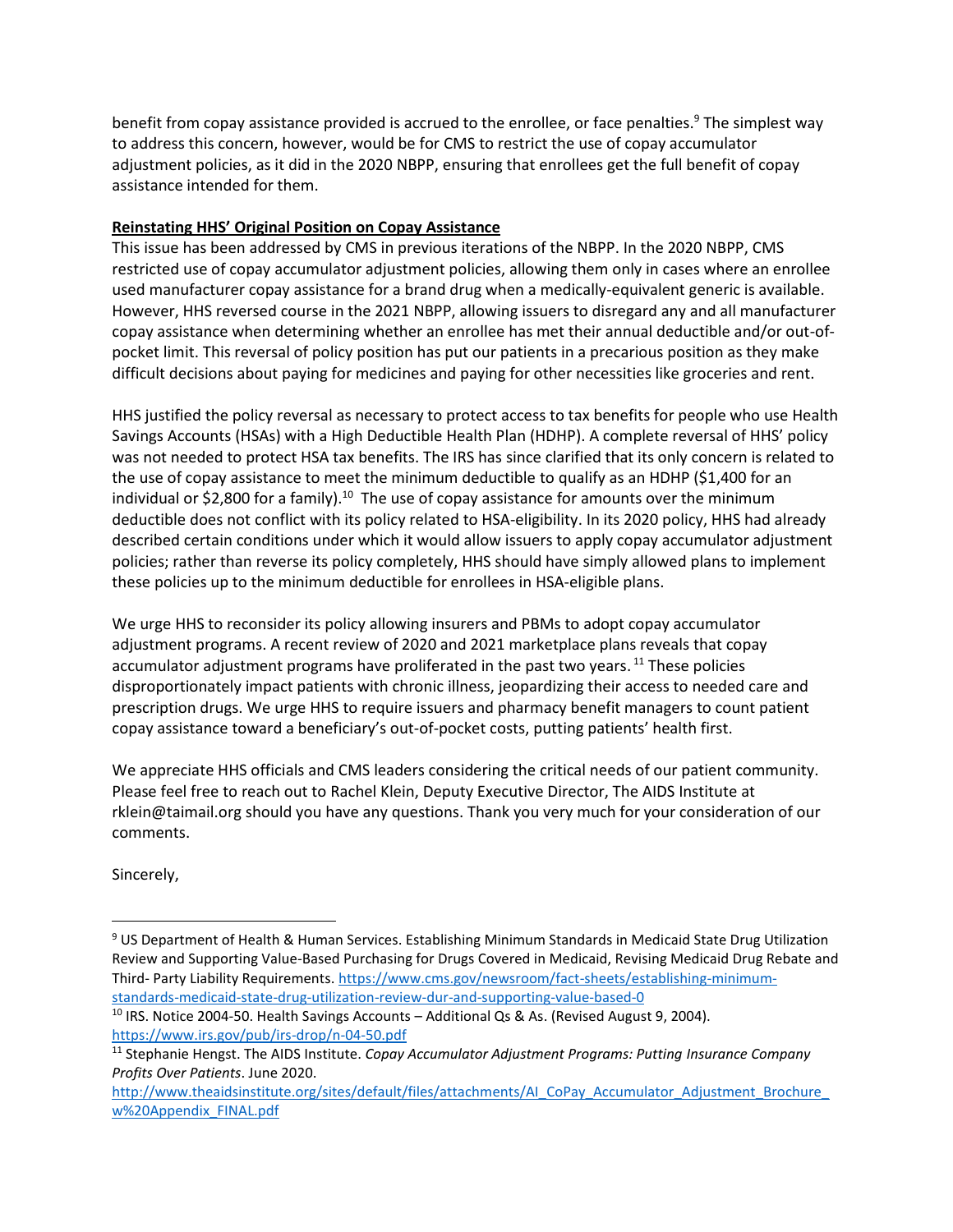ADAP Advocacy Association AIDS Alabama AIDS Foundation Chicago AIDS United American Kidney Fund American Liver Foundation APLA Health Arthritis Foundation Association for Clinical Oncology Bleeding Disorders Alliance of North Dakota Bleeding Disorders Association of South Carolina California Chronic Care Coalition Cancer Support Community CancerCare (please italicize "Care") Center for Health Law and Policy Innovation Chronic Care Policy Alliance Coalition of State Rheumatology Organizations Colorectal Cancer Alliance Community Access National Network (CANN) Crohn's & Colitis Foundation Cystic Fibrosis Research Institute Digestive Disease National Coalition Dystonia Medical Research Foundation Eastern Pennsylvania Bleeding Disorders Foundation Florida Hemophilia Association FHA Foundation for Sarcoidosis Research Gateway Hemophilia Association GBS|CIDP Foundation International Georgia AIDS Coalition Global Healthy Living Foundation HealthyWomen Hemophilia Federation of America Hemophilia Foundation Of Michigan Hemophilia Foundation of Southern CA Hep B United Hepatitis B Foundation HIV + Hepatitis Policy Institute HIV Dental Alliance HIV Medicine Association Immune Deficiency Foundation International Association of Providers of AIDS Care International Foundation for Autoimmune & Autoinflammatory Arthritis (AiArthritis) Little Hercules Foundation Lupus and Allied Diseases Association, Inc. Lupus Foundation of America Lymphatic Education & Research Network Medical Advocacy & Outreach METAvivor